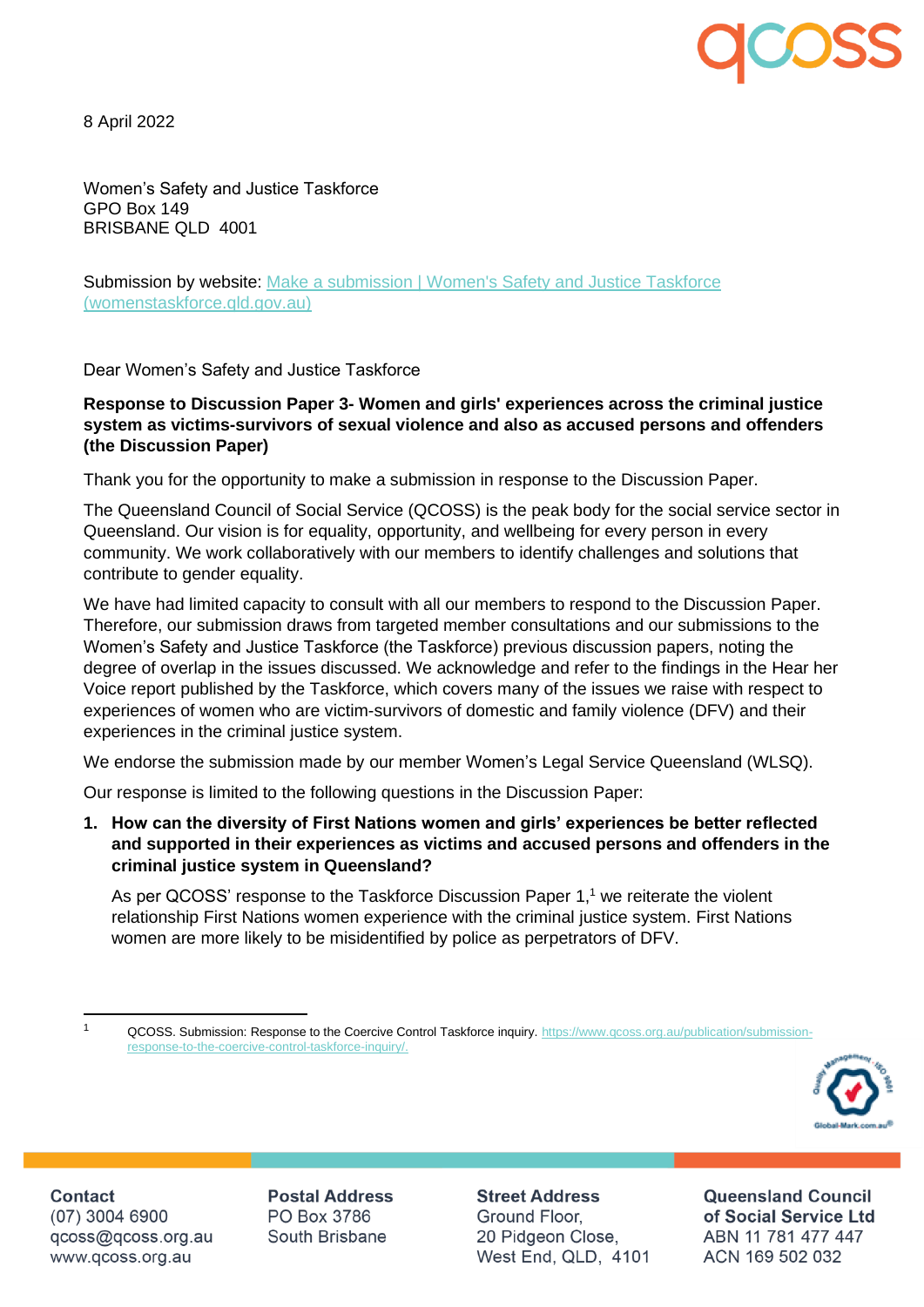

We further highlight the following findings from the Hear her Voice report that should inform the Taskforce's recommendations to the Government: 2

- Aboriginal and Torres Strait Islander Peoples continue to experience structural barriers that entrench communities in violence, marginalisation, and overrepresentation as both victims and perpetrators of domestic and family violence.
- Criminal law responses are more likely to impact negatively on Aboriginal and Torres Strait Islander Peoples as they are more likely to be arrested, more likely to be charged, more likely to be convicted and more likely to receive harsher penalties when sentenced for family violence offences. Criminal law responses to family violence are having the effect of entrenching Aboriginal and Torres Strait Islander younger people — and especially girls — in the criminal justice system.
- The reluctance of Aboriginal and Torres Strait Islander Peoples in Queensland to seek police assistance is influenced by the effects of colonialism and historically discriminatory policies, along with more recent policies that reinforce past injustices.
- Police lack sufficient levels of cultural capability to respond to domestic and family violence involving Aboriginal and Torres Strait Islander Peoples. This includes a failure to understand the cultural and historical barriers they face in reporting and cooperating with police.

We support the position of the Taskforce that successful implementation of any criminal justice reform should be dependent on a clear commitment to acknowledge wrongs of the past, work differently in partnership with Aboriginal and Torres Strait Islander Peoples and put in place a long-term plan to address over-representation of First Nations Peoples in the criminal justice system. We support Recommendation One in the Hear her Voice report that calls for the Queensland Government to work in partnership with Aboriginal and Torres Strait Islander Peoples to co-design a specific whole-of-government and community strategy to address the overrepresentation of Aboriginal and Torres Strait Islander Peoples in Queensland's criminal justice system and meet Queensland's Closing the Gap justice targets. This strategy should be operative before legislation to criminalise coercive control is introduced.

We also support recommendations in the report that call for development and delivery of evidence-based and trauma-informed domestic and family violence and coercive-control training and education to all levels of service.

**2. What are the experiences of women and girls with multiple and complex intersecting needs as victim-survivors of sexual violence in the criminal justice system? What works? What needs to be improved?**

We further reiterate findings from our submission to the Taskforce Discussion paper 1 that are relevant in the context of women and girls' intersecting needs as victim-survivors of sexual violence. QCOSS hosted a webinar in 2021 examining the proposed coercive control laws from

 $\overline{2}$ 

 Women's Safety and Justice Taskforce. Hear her voice. Vol. 2. 2021. Accessed 06/04/2022. https://www.womenstaskforce.qld.gov.au/\_\_data/assets/pdf\_file/0014/700601/volume-2-the-mountains-we-must-climb.pdf



**Contact** (07) 3004 6900 gcoss@gcoss.org.au www.qcoss.org.au

**Postal Address** PO Box 3786 South Brisbane

**Street Address** Ground Floor. 20 Pidgeon Close, West End, QLD, 4101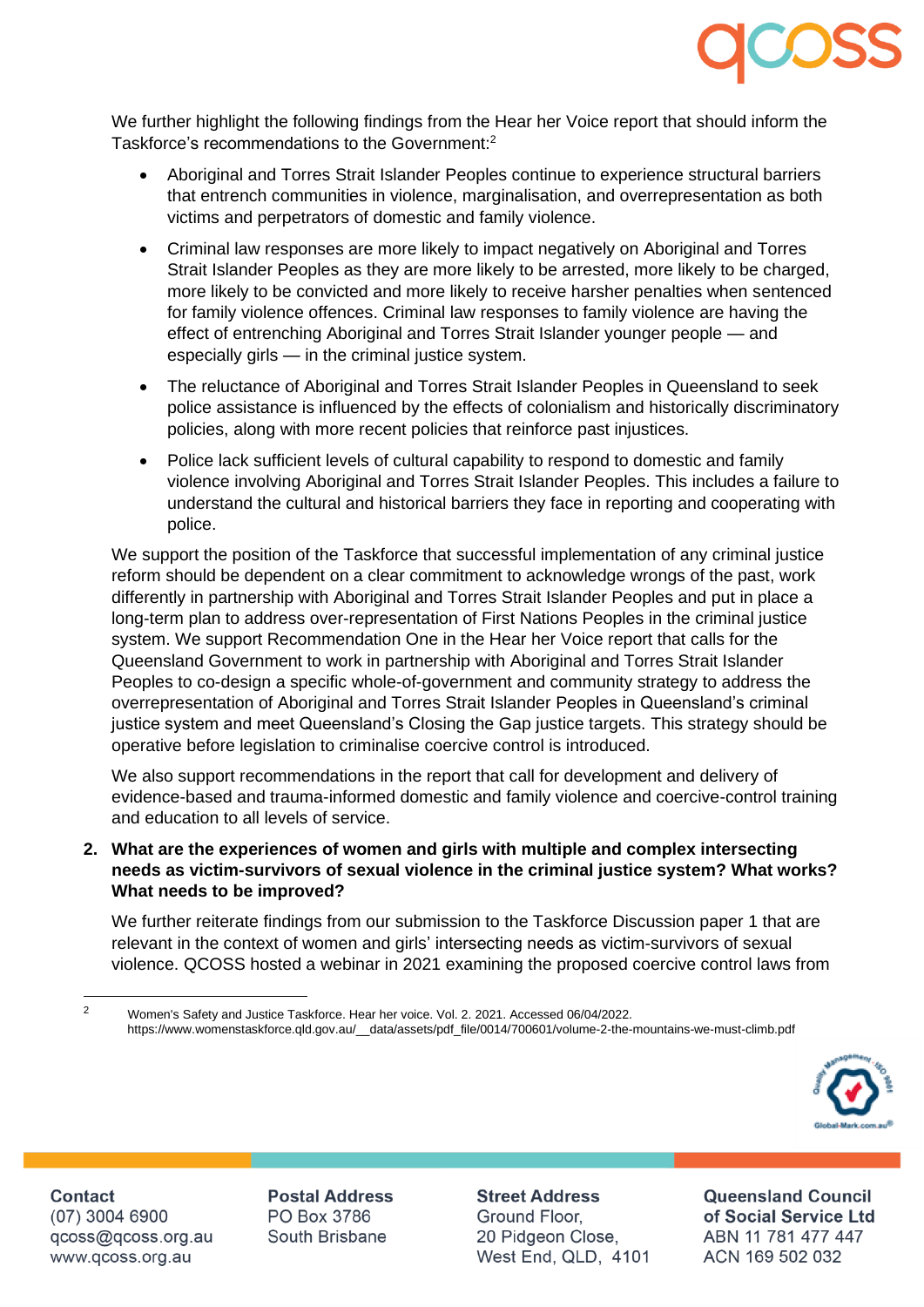

a human rights perspective. Service providers working with culturally and linguistically diverse communities noted that a majority of their service users did not understand what constituted a domestic and family violence offence. They further noted that their communities did not want all culturally and linguistically diverse men to be profiled because of differing cultural beliefs and practices and called for more investment into preventative programs and implementing nuanced and appropriately designed interventions.

We refer to the submission made by Multicultural Australia in response to the Taskforce Discussion paper 1.<sup>3</sup> The issues raised in this submission further highlights issues and experiences from migrant and refugee communities that will impact women and girls' relationship with the criminal justice system as victim-survivors of sexual violence. These may include a lack of understanding of the Australian legal system, lack of knowledge about assistance services or barriers accessing support services due to social isolation as well as social, economic and cultural expectations and beliefs. The Taskforce in its recommendations should acknowledge that the vulnerabilities faced by migrant and refugee women are shaped by an intersection of gender with other identifiers including race, ethnicity, immigration status, cultural and religious beliefs, and expectations. The recommendations should further be focused on implementing solutions focusing on education, training for cultural competency and adequately resourcing for specialist services.

We support recommendations in the Hear her Voice report to improve accessibility and responsiveness for people with diverse lived experiences. This includes developing a whole of government strategic investment plan that ensures services are tailored to meet demands of people with diverse needs, developing an evidence-based and trauma-informed framework to support training, education and change-management across the criminal justice system and appropriately funding community-based and specialist organisations.

# **3. What are your experiences or observations about how the rights of women and girls who are involved in the criminal justice system as either victims-survivors of sexual violence or accused persons or offenders are protected and promoted? What works? What could be improved?**

The Queensland Government missed a critical opportunity for reform last year by passing the *Criminal Code (Consent and Mistake of Fact) and Other Legislation Amendment Act 2021* without addressing key issues highlighted by the community services sector and leading academics.

Our concerns with the current legislation are<sup>4</sup>:

• *Excludes the affirmative consent model.* Exclusion of affirmative consent was identified as the number one concern for QCOSS members and supporters. Currently, legislation

https://d3n8a8pro7vhmx.cloudfront.net/mda/pages/387/attachments/original/1629422339/2021\_Submission\_to\_the\_Women%27s \_Safety\_and\_Justic\_Taskforce\_-

- \_Options\_for\_Legislating\_Against\_Coercive\_Control\_and\_the\_Creation\_of\_a\_Standalone\_Domestic\_Violence\_Offence.pdf?162 9422339
- <sup>4</sup> QCOSS. Submission: Women and girls' experience of the criminal justice system. Accessed 01/04/2022, https://www.qcoss.org.au/publication/submission-women-and-girls-experience-of-the-criminal-justice-system/.



Contact (07) 3004 6900 gcoss@gcoss.org.au www.qcoss.org.au

**Postal Address** PO Box 3786 South Brisbane

**Street Address** Ground Floor. 20 Pidgeon Close, West End, QLD, 4101

<sup>3</sup> Multicultural Australia. Accessed 06/04/2022,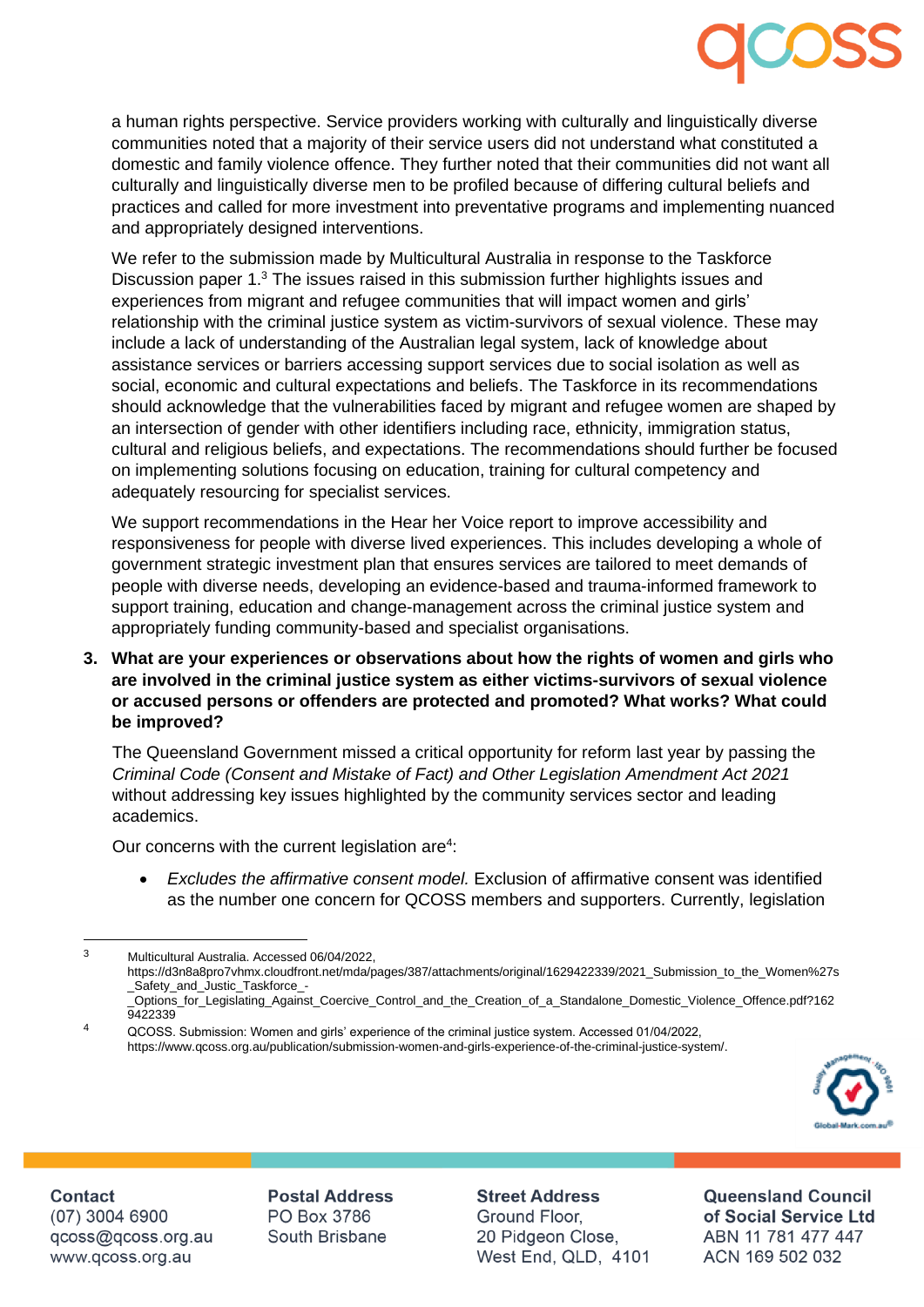

provides a basis for the mistake of fact excuse to be used to absolve the accused from criminal responsibility when successfully pleaded. Introducing an affirmative model of consent would prevent passivity from being accepted as a reasonable belief for consent and encourage more victim-survivors of sexual violence to engage with the criminal justice system.

- *Uses a biased human rights analysis.* Legislation solely considers the rights of defendants to a fair trial, and their protection from retrospective criminal laws while failing to consider the human rights of sexual assault complainants. Of respondents at the online QCOSS event, 94 per cent did not believe that human rights of sexual assault survivors were adequately protected by proposed changes to the law.
- *Discriminates against people with disability.* Queensland's current consent laws limit the ability of people with intellectual impairment to pursue a safe, satisfying sexual life and to decide matters regarding their choice of partner and their bodily integrity. The current definition of a 'person with an impairment of the mind' is also very broad and captures people whose ability to consent to sexual contact is unaffected by their impairment.
- *Missed an opportunity to include guiding principles in the Queensland Criminal Code.* Guiding principles should be incorporated within the Queensland Criminal Code, as has been recommended by the Women's Legal Service and the Queensland Sexual Assault Network. This mechanism is important because it provides a framework for stakeholders within the justice system to understand sexual violence. Criminal law reform can help to promote cultural change as it has both a regulatory and an educative function.
- *Continues to apply the mistake of fact excuse.* The continued application of the mistake of fact excuse in Queensland law enshrines deeply sexist rape myths. Rape myths jeopardise complainants' access to justice by causing police, jurors, and other community members to undermine their credibility from the reporting stage to trial. Yet, several rape myths are reflected in Queensland law. Most significantly, the excuse of mistake of fact in section 24, allowing that the lack of verbal or physical resistance to be a reasonable basis to assume consent.

We support the Queensland Sexual Assault Network (QSAN) and Women's Legal Service (WLS) position that the current operation of mistake of fact significantly impacts on the reporting, investigation, charge, and prosecution of sexual offences.

We recommend that Queensland adopt a strong model of affirmative consent.

# **4. How can women and girls who are involved in the criminal justice system be better supported to reduce recidivism and benefit the community?**

Queensland is experiencing a housing crisis. There are more than 50,000 people on Queensland's social housing register,<sup>5</sup> regional towns and cities have rental vacancy rates

<sup>5</sup> Queensland Government Open Data Portal. 2021. "Social Housing Register at 30 June 2021" https://www.data.qld.gov.au/dataset/social-housing-register.



## **Contact** (07) 3004 6900 gcoss@gcoss.org.au www.qcoss.org.au

**Postal Address** PO Box 3786 South Brisbane

**Street Address** Ground Floor. 20 Pidgeon Close, West End, QLD, 4101